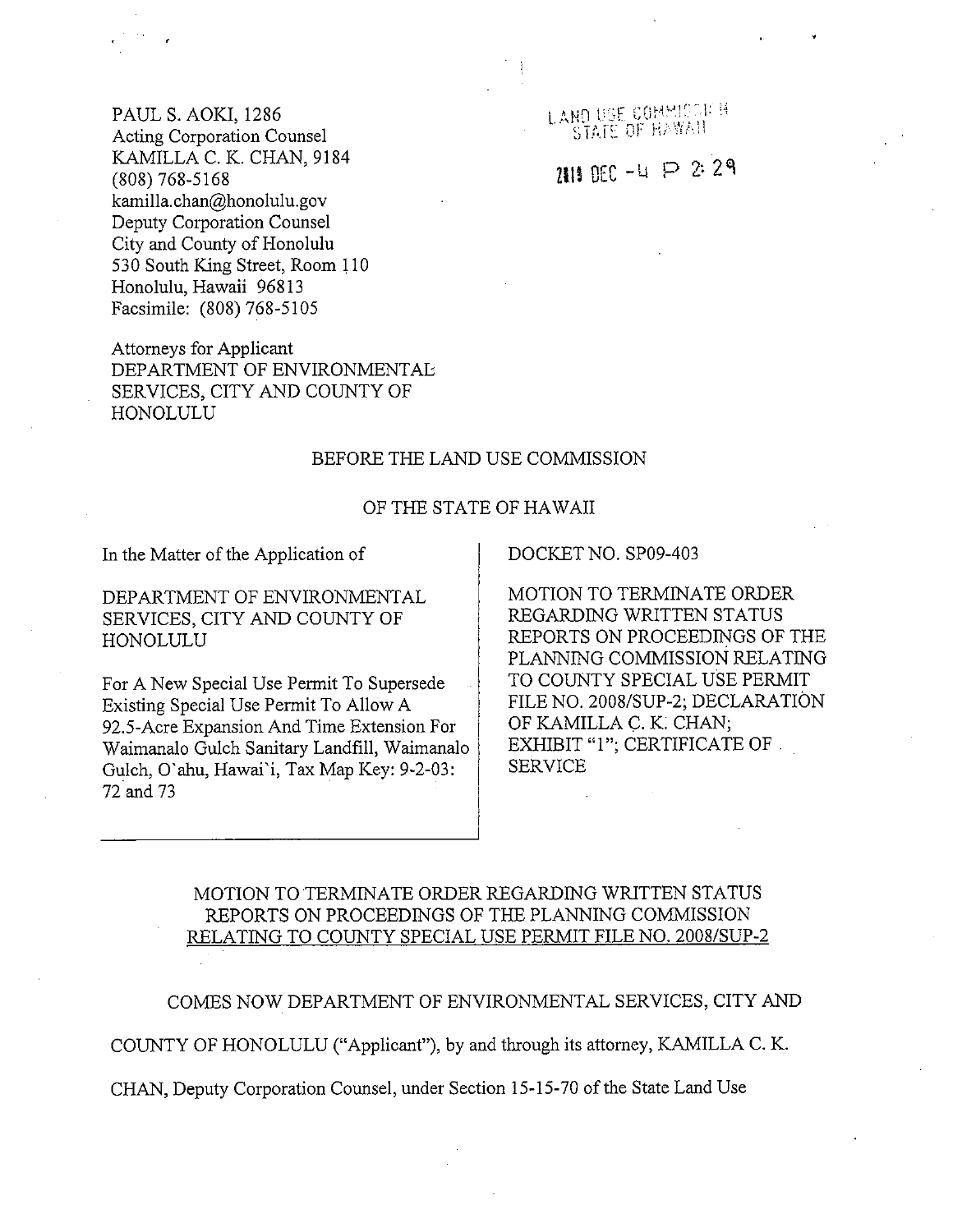Commission ("LUC") Rules for an Order to terminate the Order Requiring Written Status Reports filed on May 28, 2014.

On May 16, 2014, the LUC met to hear a status report on the proceedings before the Honolulu Planning Commission ("Planning Commission") relating to County Special Use Permit File No. 2008/SUP-2<sup>1</sup> Subsequently, the LUC filed an order on May 28, 2014, which requires as follows:

The Applicant shall file written status reports with the LUC on proceedings of the Planning Commission relating to County Special Use Permit File No. 2008/SUP-2 every other month starting from July 2014 with service upon the other parties in this matter. The other parties are free to file written responses with the LUC in regard to the aforementioned status reports.

See Order Requiring Written Status Reports dated May 28, 2014, attached to Chan Decl. as

Exhibit "1."

The proceedings at the Planning Commission relating to File No. 2008/SUP-2 have concluded. On June 10, 2019, the Planning Commission filed its Findings of Fact, Conclusions of Law, and Decision and Order. The Planning Commission's records in the proceeding were transmitted to the LUC in September 2019, and the LUC met in October 2019 to consider the Planning Commission's Findings of Fact, Conclusions of Law, and Decision and Order relating to proceedings on remand regarding the Applicant's 2008 and 2011 Applications.2 On November 1, 2019, the LUC filed its Findings of Fact, Conclusions of Law, and Decision and

<sup>&#</sup>x27;The LUC designated this application as Docket No. SP09-403.

<sup>&</sup>lt;sup>2</sup> This matter is a consolidation of two contested case proceedings. The first proceeding involves the Applicant's application for a new SUP for the expansion of the Waimanalo Gulch Sanitary Landfill and the withdrawal of County Special Use Permit No. 86/SUP-5. The second proceeding involves ENV's application to modify the LUC Order Adopting the City and County of Honolulu Planning Commission's Findings of Fact, Conclusions of Law, and Decision and Order with Modifications dated October 22, 2009 for County Special Use Permit No. 2008/SUP-2 for the sole purpose of deleting the July 31,2012 deadline for the landfill to accept solid waste. On August 17, 20 16, the Planning Commission ordered the consolidation ofthe two proceedings so that it may issue and transmit <sup>a</sup> single, consolidated Findings of Fact, Conclusions of Law, and Decision and Order to the LUC.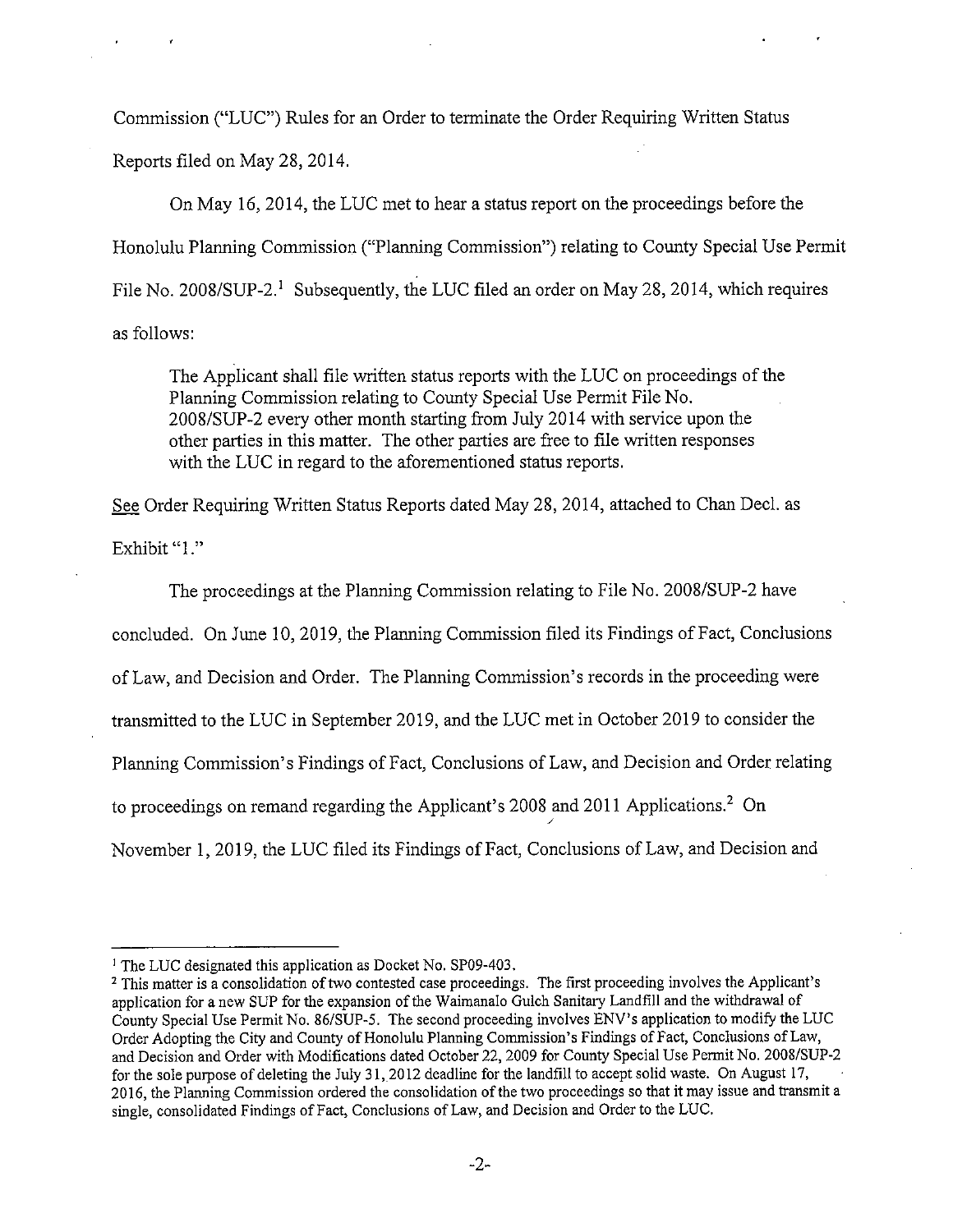Order Approving With Modifications the City and County of Honolulu Planning Commission's Recommendation to Approve Special Use Permit in Docket No. 5P09-403.

There are no further proceedings pending before the Planning Commission relating to File No. 2008/SUP-2. For this reason, the Applicant respectfully requests that the Order filed on May 28, 2014, be terminated.

DATED: Honolulu, Hawaii, December 4, 2019.

PAUL S. AOKI Acting Corporation Counsel

PAUL S. AOKI<br>Acting Corporation Counsel<br>By KAMILLA C. K. CHAN

KAMILLA C. K. CHAN Deputy Corporation Counsel Attorneys for Applicant DEPARTMENT OF ENVIRONMENTAL SERVICES, CITY AND COUNTY OF HONOLULU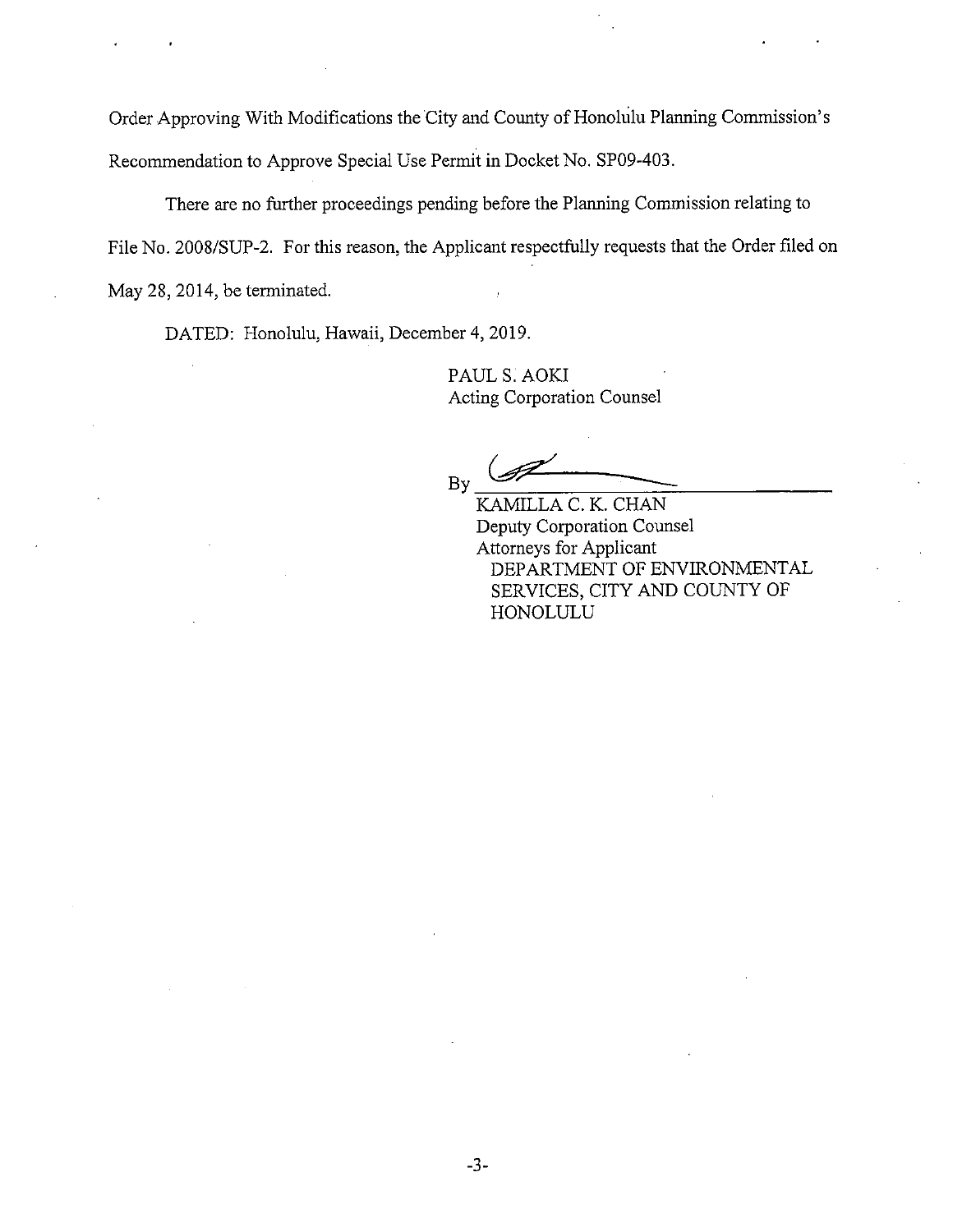#### OF THE STATE OF HAWAII

In the Matter of the Application of

# DEPARTMENT OF ENVIRONMENTAL SERVICES, CITY AND COUNTY OF HONOLULU

For A New Special Use Permit To Supersede Existing Special Use Permit To Allow A 92.5-Acre Expansion And Time Extension For Waimanalo Gulch Sanitary Landfill, Waimanalo Gulch, O'ahu, Hawai'i, Tax Map Key: 9-2-03: 72 and 73

#### DOCKET NO. SPO9-403

DECLARATION OF KAMILLA C. K. CHAN; EXHIBIT "1"

# DECLARATION OF KAMILLA C. K. CHAN

I, KAMILLA C. K. CHAN, hereby declare as follows:

1. I am an attorney for the City and County of Honolulu, <sup>a</sup> municipal corporation of

the State of Hawaii.

2. I am the attorney representing the Department of Environmental Services, City

and County of Honolulu in this action and make this declaration based on personal knowledge.

3. Attached hereto as Exhibit "1" is <sup>a</sup> true and correct copy of the LUC's Order

Requiring Written Status Reports filed on May 28, 2014.

DATED: Honolulu, Hawaii, December 4, 2019.

KAMILLA C. K. CHAN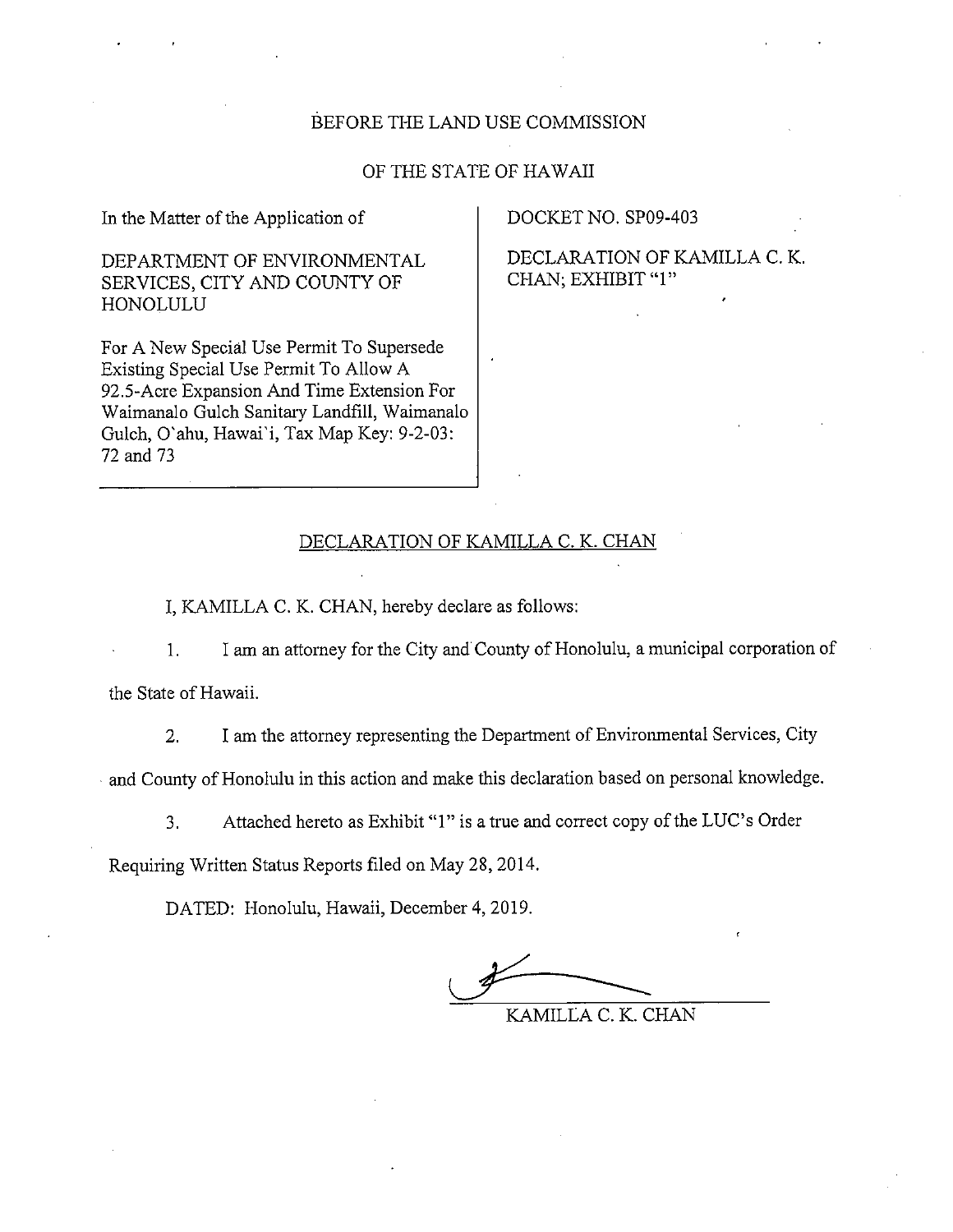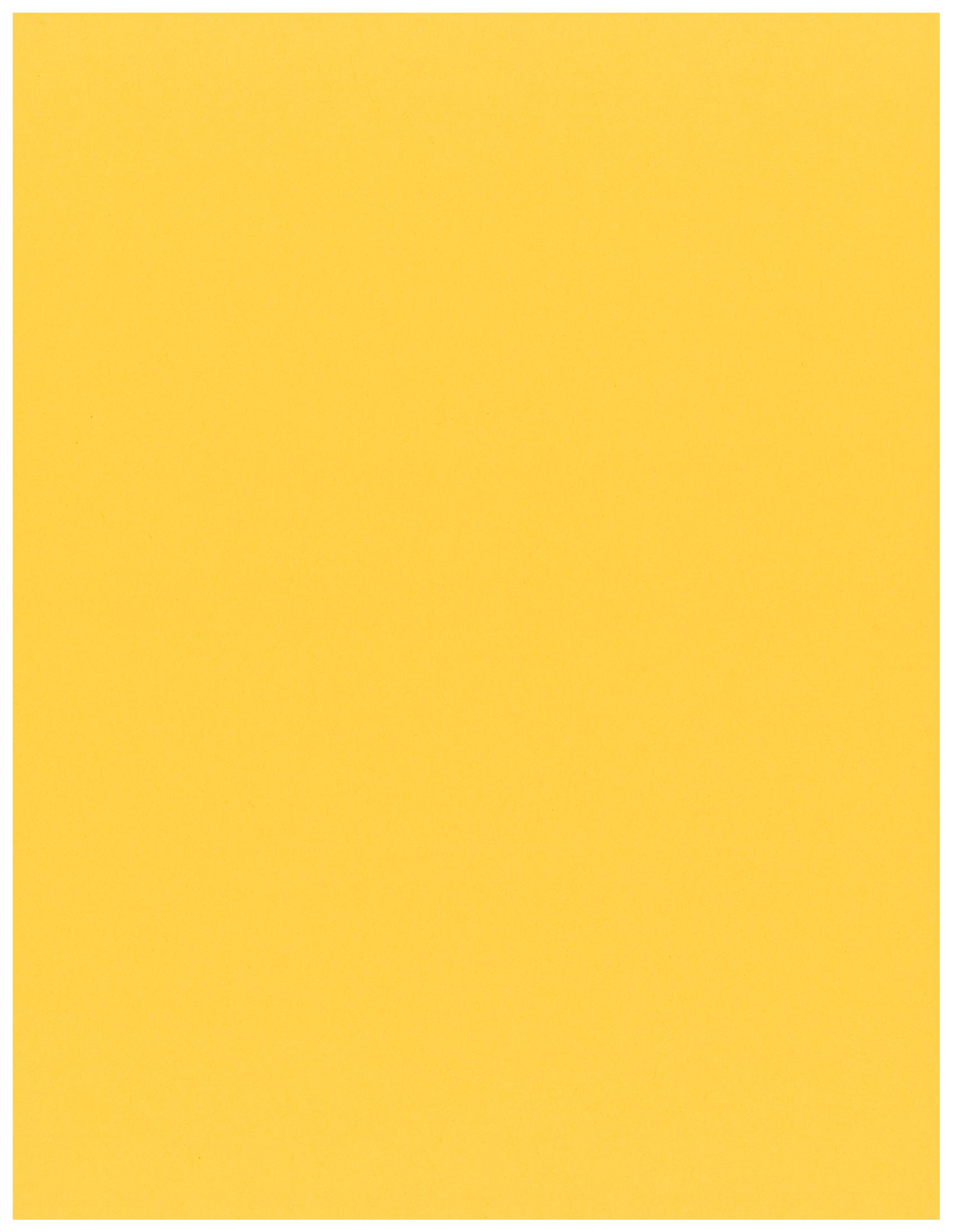

# OF THE STATE OF HAWAI'I

)

)

€

) ) )

) )

In The Matter Of The Application Of The

DEPARTMENT OF ENVIRONMENTAL SERVICES, CITY AND COUNTY OF HONOLULU

For A New Special Use Permit To Supersede Existing Special Use Permit To Allow A 92.5-Acre Expansion And Time Extension For Waimanalo Gulch Sanitary Landfill, Waimanalo Gulch, O'ahu, Hawai'i, Tax Map Key: 9-2-03: 72 And 73

\_\_\_\_\_\_\_\_\_\_\_\_\_\_\_\_\_\_\_\_\_\_\_\_\_\_\_\_\_\_\_\_\_\_\_\_\_\_\_\_\_\_\_\_\_\_\_\_\_\_ )

#### DOCKET NO. SPO9-403 بيا<br>©

ORDER REQUIRING WRITTEN STATUS REPORTS; AND CERTIFICATE OF SERVICE

#### ORDER REQUIRING WRITTEN STATUS REPORTS

#### AND

#### CERTIFICATE OF SERVICE

This Is to certify that this is a true and correct copy of the document on file in the office of the State Land Use Commission, Honolulu, Hawai'i.

May 28, 2014 by

Executive Officer

r<br>E

 $\sim$  .  $\mathbb{P}^n$ 00 %<br>22 m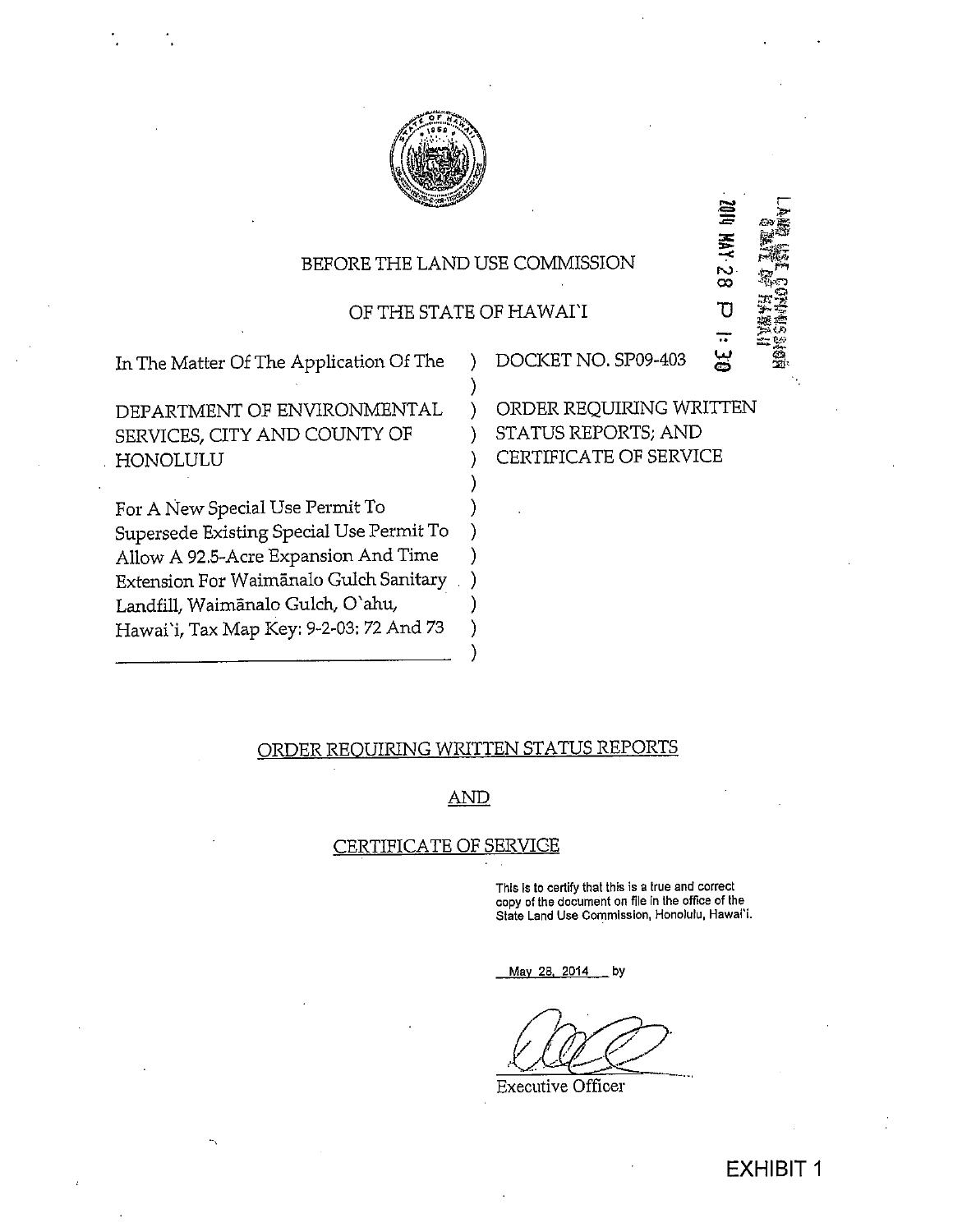

# OF THE STATE OF HAWAI'I

)

 $\lambda$ 

) ) ) ) ) ) ) )

In The Matter Of The Application Of The

DEPARTMENT OF ENVIRONMENTAL SERVICES, CITY AND COUNTY OF . HONOLULU

Por A New Special Use Permit To Supersede Existing Special Use Permit To• Allow A 92.5-Acre Expansion And Time Extension For Waimanalo Gulch Sanitary Landfill, Waimanalo Gulch, O'ahu, Hawai'i, Tax Map Key: 9-2-03: 72 And 73

DOCKET NO. 5P09-403

ORDER REQUIRING WRITTEN STATUS REPORTS; AND CERTIFICATE OF SERVICE

.<br>C ':0

 $\pi$   $\in$ 

o<br>Omer<br>Omer

.c.

<u>≍</u> N.)

<u>ա</u>

#### ORDER REQUIRING WRITTEN STATUS REPORTS

AND

#### CERTIFICATE OF SERVICE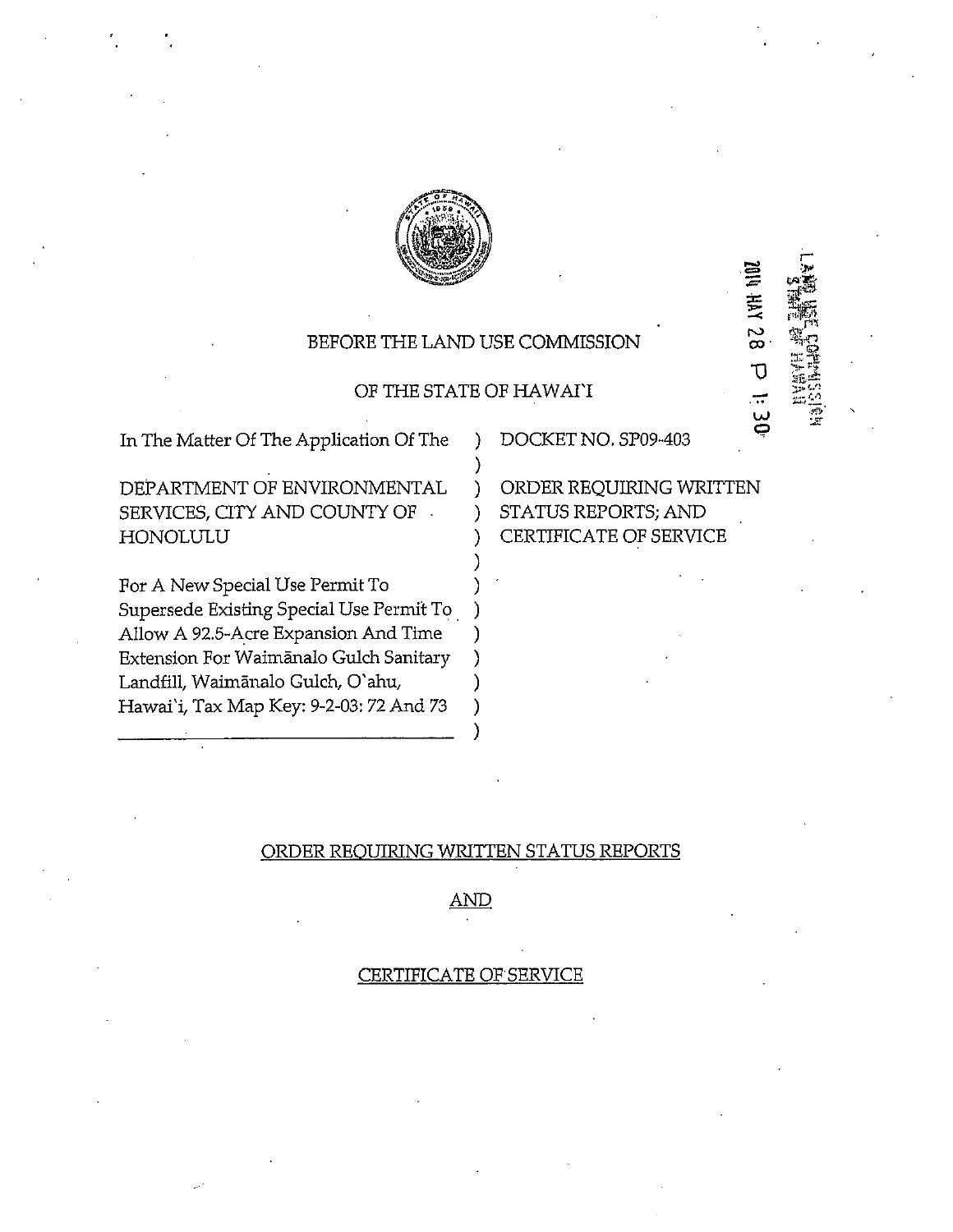

### OF THE STATE OF HAWAI'I

)

)

In The Matter Of The Application Of The ) DOCKET NO. SP09-403

DEPARTMENT OF ENVIRONMENTAL ) ORDER REQUiRING WRITTEN SERVICES, CITY AND COUNTY OF ) STATUS REPORTS HONOLULU

For A New Special Use Permit To Supersede Existing Special Use Permit To Allow A 92.5-Acre Expansion And Time Extension For Waimãnalo Gulch Sanitary ) Landfill, Waimanalo Gulch, O'ahu, ) Hawai'i, Tax Map Key: 9-2-03: 72 And 73

\_\_\_\_\_\_\_\_\_\_\_\_\_\_\_\_\_\_\_\_\_\_\_\_\_\_\_\_\_\_\_\_\_\_\_\_\_\_\_\_\_\_\_\_\_\_\_\_\_\_\_\_\_\_\_\_\_\_\_\_\_\_\_\_\_\_\_\_\_\_\_\_\_\_\_\_\_\_\_\_\_\_\_\_\_ )

#### ORDER REQUIRING WRITTEN STATUS REPORTS

On May 16, 2014, the State of Hawai'i Land Use Commission ("LUC") met

in Honolulu, Hawai`i, to hear a status report on the proceedings before the City and County of Honolulu Planning Commission ("Planning Commission") relating to County Special Use Permit File No. 2008/SUP-2.<sup>1</sup> Dana Viola, Esq., and Lori Kahikina appeared on behalf of the City and County of Honolulu Department of Environmental Services ("Applicant"). Calvert C. Chipchase, Esq., appeared on behalf of Intervenors

 $\overline{r}$  $\frac{1}{2}$  referred to  $\frac{1}{2}$  referred to  $\frac{1}{2}$ 

~"<br>ግር

rJ az

ں<br>ص

<sup>&#</sup>x27;Upon receipt of the decision and complete record of the Planning Commission in this matter in 2009, the LUC designated the application as Docket No. SPO9-403.

Docket No. SPO9-403 Department of Environmental Services, City and County of Honolulu Order Requiring Written Status Reports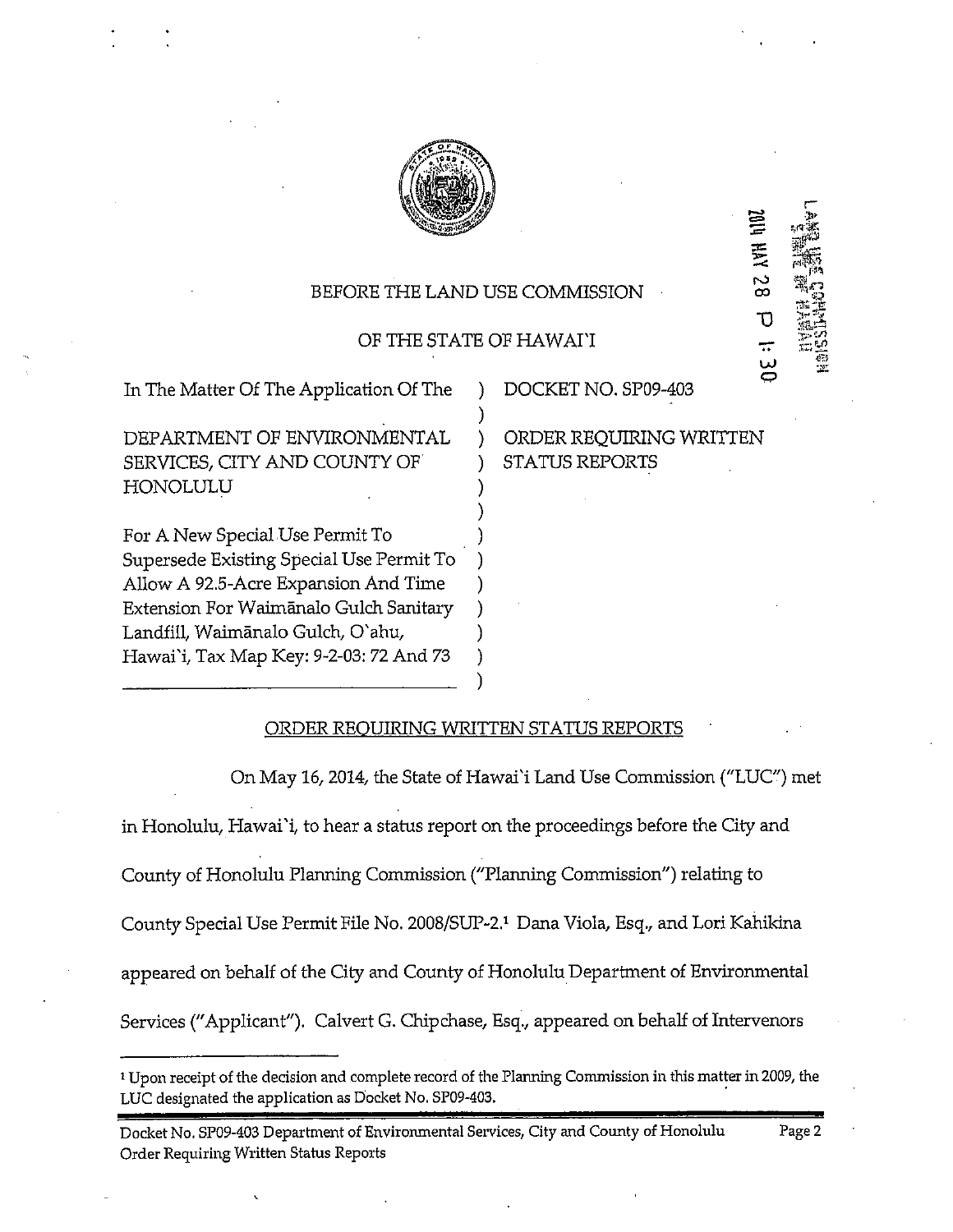the Ko 'Olina Community Association ("KOCA") and Maile Shimabukuro. Richard Wurdeman, Esq., appeared on behalf of Intervenor Colleen Hanabusa. Bryan C. Yee, Esq., and Rodney Funakoshi were also present on behalf of the State of Hawai'i Office of Planning ("OF").

At the meeting, the Applicant updated the LUC on the status of the proceedings before the Flanning Commission and provided information on the current operations of the Waimanalo Gulch Sanitary Landfill. The LUC also heard oral arguments from the other parties and public testimony from OP on this matter?

Following discussion, <sup>a</sup> motion was made and seconded to require that the Applicant file written status reports with the LUC on the aforementioned proceedings of the Planning Commission every other month starting from July 2014 with service upon the other parties in this matter. A vote was taken on this motion. There being a vote tally of <sup>8</sup> ayes and <sup>1</sup> excused, the motion carried.

#### ORDER

Having duly considered the status report provided by the Applicant and the oral arguments presented by the other parties in this proceeding, and <sup>a</sup> motion having been made at <sup>a</sup> meeting held on May 16, 2014, in Honolulu, Hawai'i, and the

<sup>2</sup> Aside from the testimony of OP, there was no other public testimony provided. Prior to the presentation of the Applicant, Chair Ronald Heller reiterated his disclosure made during previous proceedings in this docket that he represents the Association of Apartment Owners of Beach Villas, <sup>a</sup> member of KOCA, in litigation against KOCA. There were no objections by the parties to the participation of Chair Heller in this proceeding.

Docket No, SPO9-403 Department of Environmental Services, City and County of Honolulu Page <sup>3</sup> Order Requiring Written Status Reports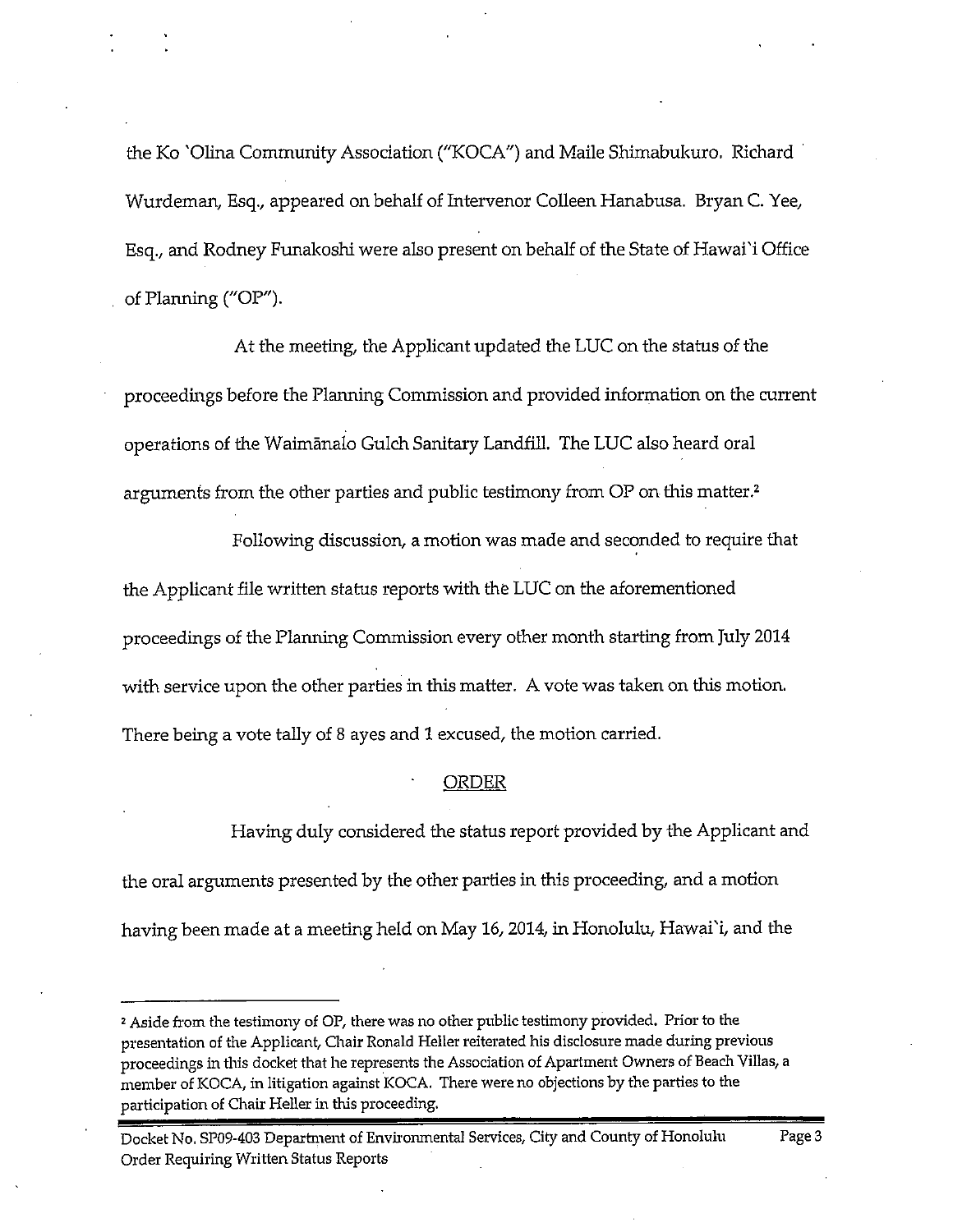motion having received the affirmative votes required by Hawai'i Administrative Rules

§15-15-13, and there being good cause for the motion, the LUC ORDERS as follows:

The Applicant shall file written status reports with the LUC on the proceedings of the Planning Commission relating to County Special Use Permit File No. 2008/SUP-2 every other month starting from July 2014 with service upon the other parties in this matter. The other parties are free to file written responses with the LUC in regard to the aforementioned status reports.

Docket No. SPO9-403 Department of Environmental Services, City and County of Honolulu Page 4 Order Requiring Written Status Reports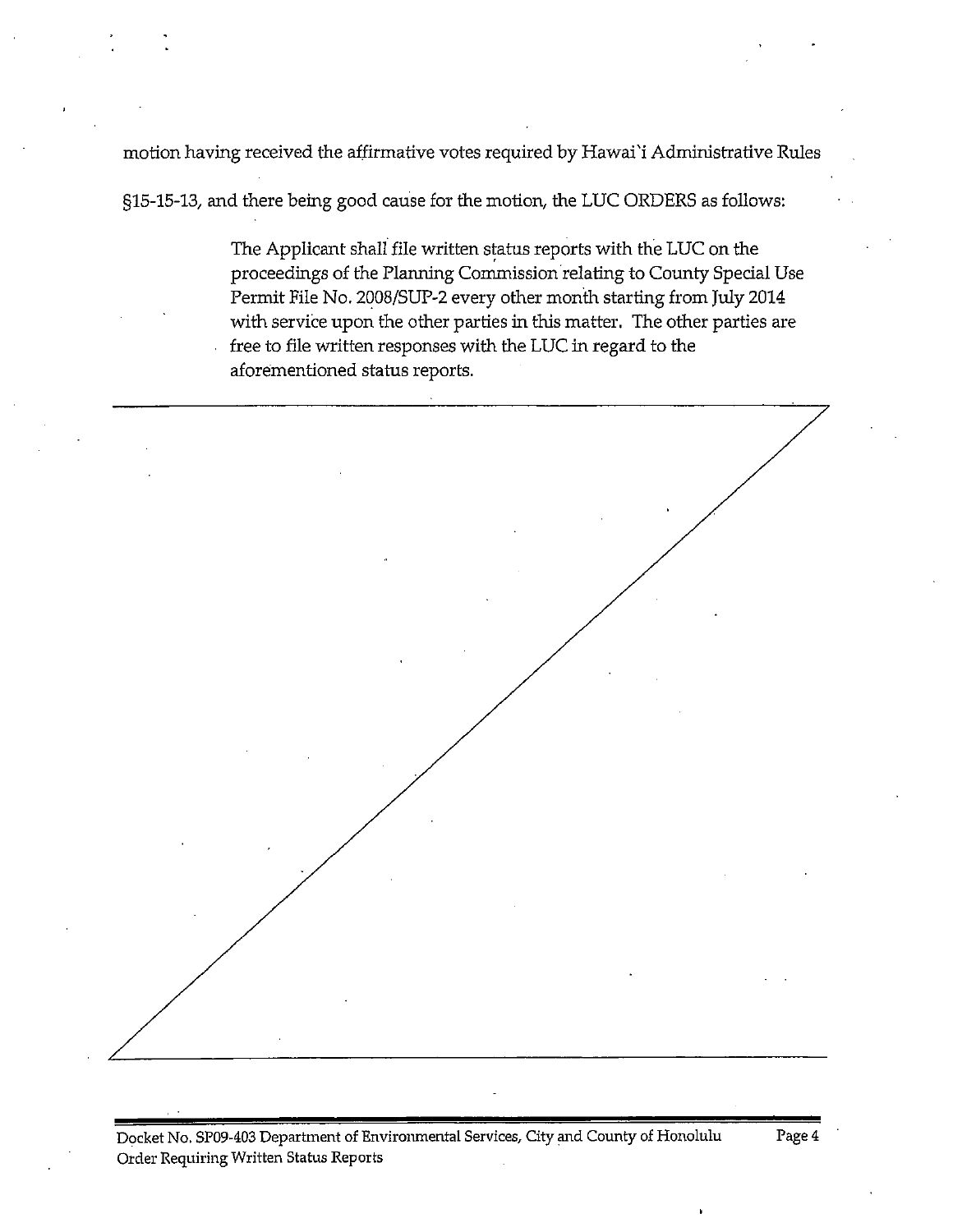#### ADOPTION OF ORDER

Commission. This ORDER shall take effect upon the date this ORDER is certified by this

Done at Honolulu, Hawai'i, this 28th, day of May 2014, per motion on

May 16, 2014.

# LAND USE COMMISSION

APPROVED AS TO FORM STATE OF HAWAI'I

lno kir

Deputy Attorney General

By

RONALĎ HELLER Chairperson and Commissioner

Piled and effective on: May 28, 2014

Certified by:

DANIEL ORODENKER Executive Officer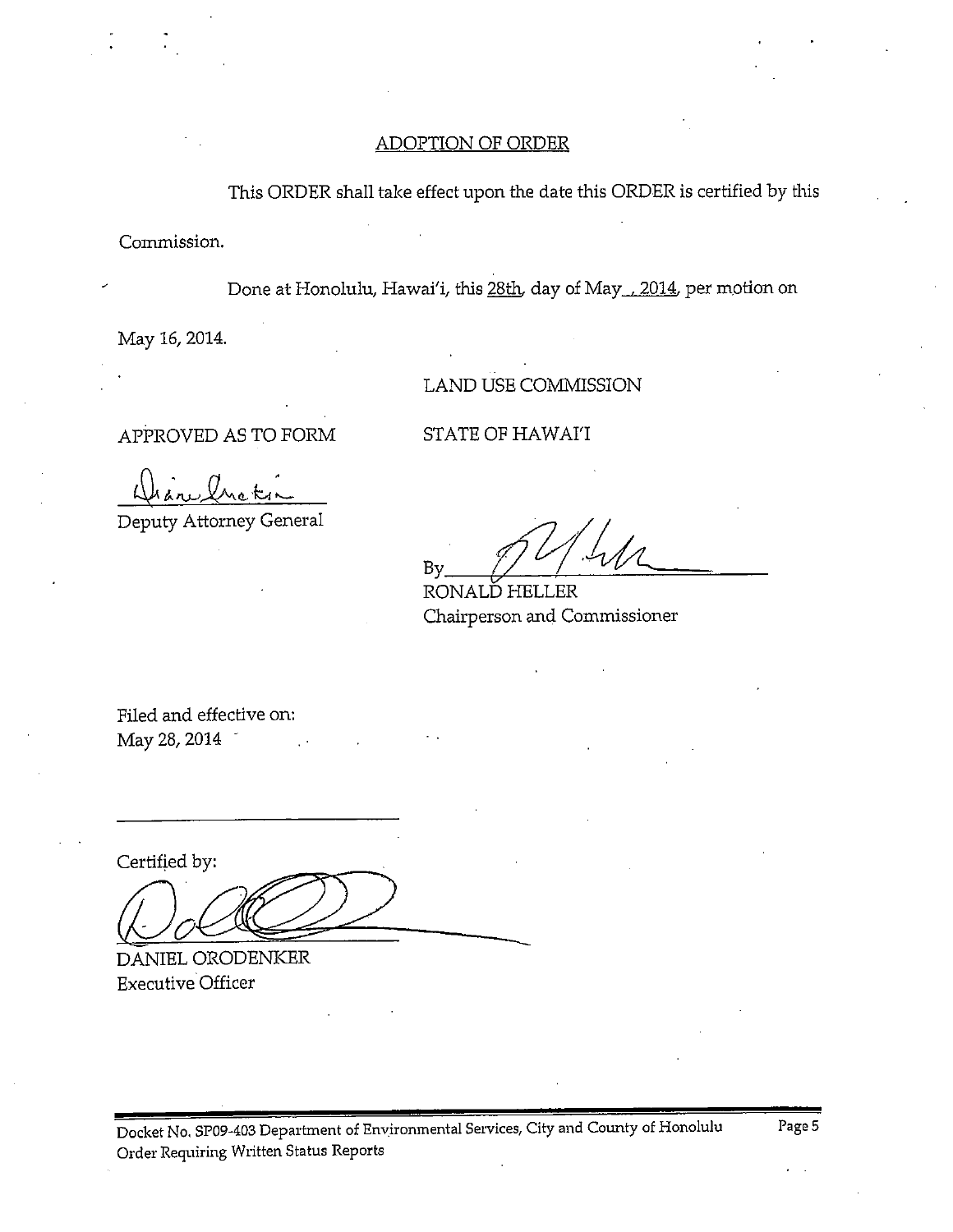

# OF THE STATE OF HAWAI'I

) ) ) ) )

In The Matter Of The Application Of The

DEPARTMENT OF ENVIRONMENTAL SERVICES, CITY AND COUNTY OF HONOLULU

For A New Special Use Permit To Supersede Existing Special Use Permit To Allow A 92.5-Acre Expansion And Time Extension For Waimanalo Gulch Sanitary Landfill, Waimanalo Gulch, O'ahu, Hawai'i, Tax Map Key: 9-2-03: 72 And 73 )

DOCKET NO. SPO9-403

CERTIFICATE OF SERVICE ORDER REQUIRING WRITTEN STATUS REPORTS

 $\mathbb{R}$  , respectively.  $\equiv$ 

 $\Xi$   $\frac{m}{2}$ 

 $\breve{\infty}$ 

'n

I-4J  $\widetilde{\mathtt{c}}$ 

#### CERTIFICATE OF SERVICE

)

# ORDER REQUIRING WRITTEN STATUS REPORTS

I hereby certify that <sup>a</sup> copy of the ORDER REQUIRING WRITTEN STATUS

REPORTS was served upon the following by either hand delivery or depositing the same in the

U. S. Postal Service by regular or certified mail as noted: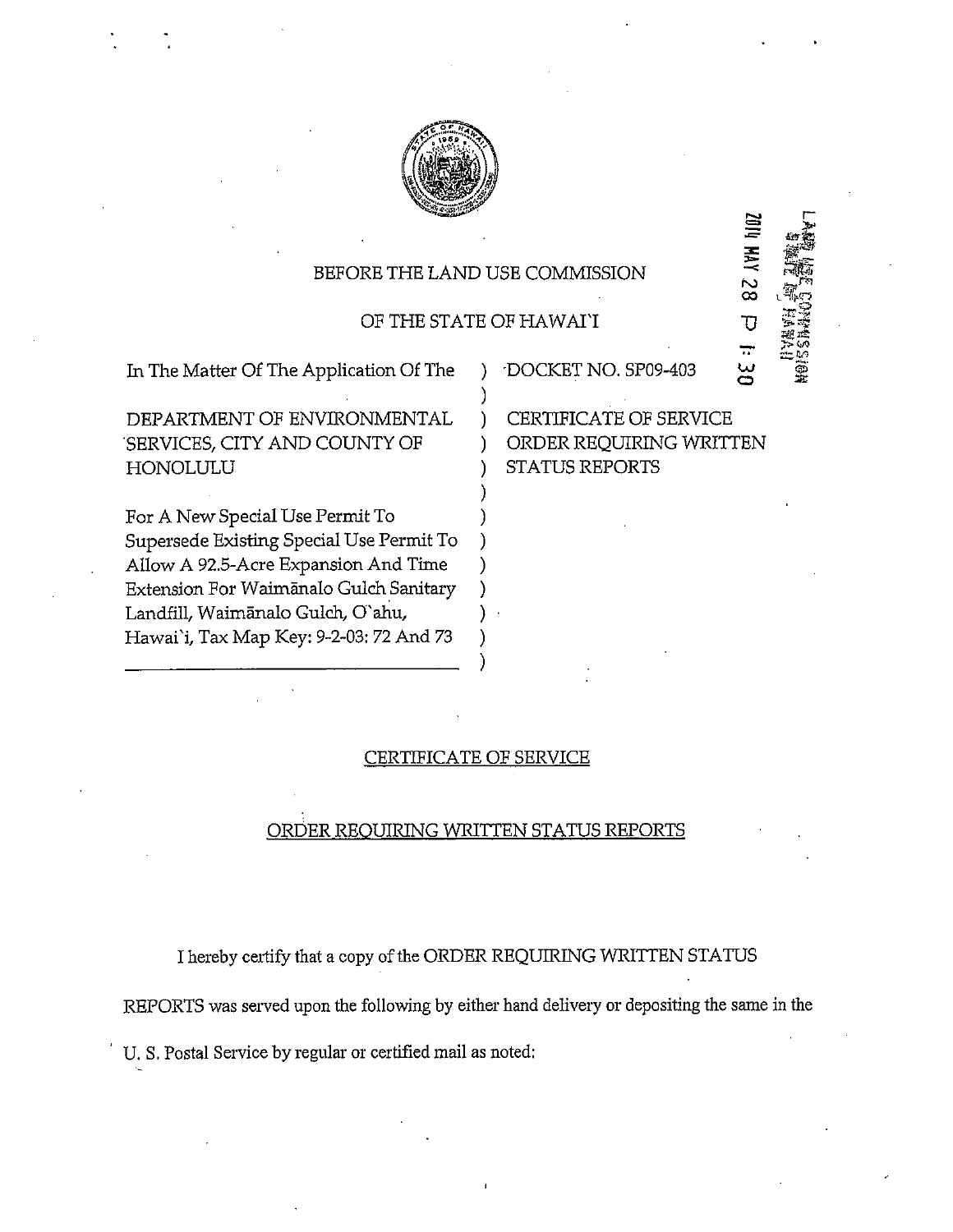DEL. Leo Asuncion, Acting Director Office of Planning P. O.Box2359 Honolulu, Hawaii 96804-23 59

> Bryan Yce, Esq. Deputy Attorney General Hale Auhau, Third Floor 425 Queen Street Honolulu, Hawaii 96813

CERT. George Atta, Director Department of Plarming and Permitting City and County of Honolulu 650 South King Street Honolulu, Hawaii 96813

CERT. Don Kitaoka, Esq. Deputy Corporation Counsel City & County of Honolulu 530 South King Street Honolulu, Hawaii 96813

- CERT. Dana Viola, Esq. Deputy Corporation Counsel City and County of Honolulu 530 South King Street, Room 110 Honolulu, HI 96813
- CERT. Department of Environmental Services City & County of Honolulu 1000 Uluohia Street, 3rd Floor Kapolei, Hawaii 96707
- CERT. RICHARD WURDEMAN, Esq. 333 Queen Street Honolulu, Hawaii 96813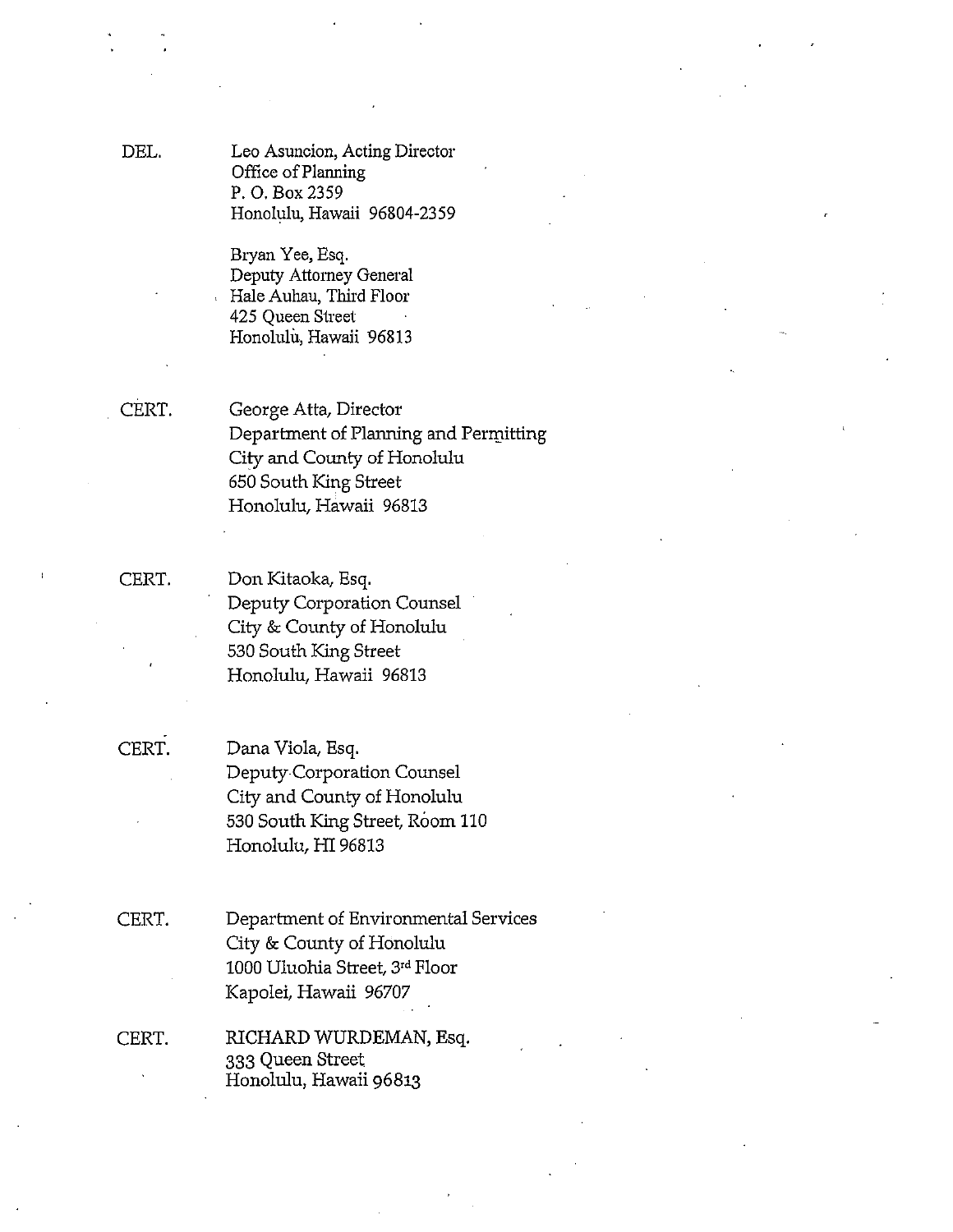CERT. CADES SCHUTTE LLP CHRISTOPHER G. CHIPCHASE CHRISTOPHER T. GOODIN 1000 Bishop St. Suite 1200 Honolulu, HI 96813

Dated: May 28, 2014, Honolulu , Hawaii.

Daniel Orodenker, Executive Officer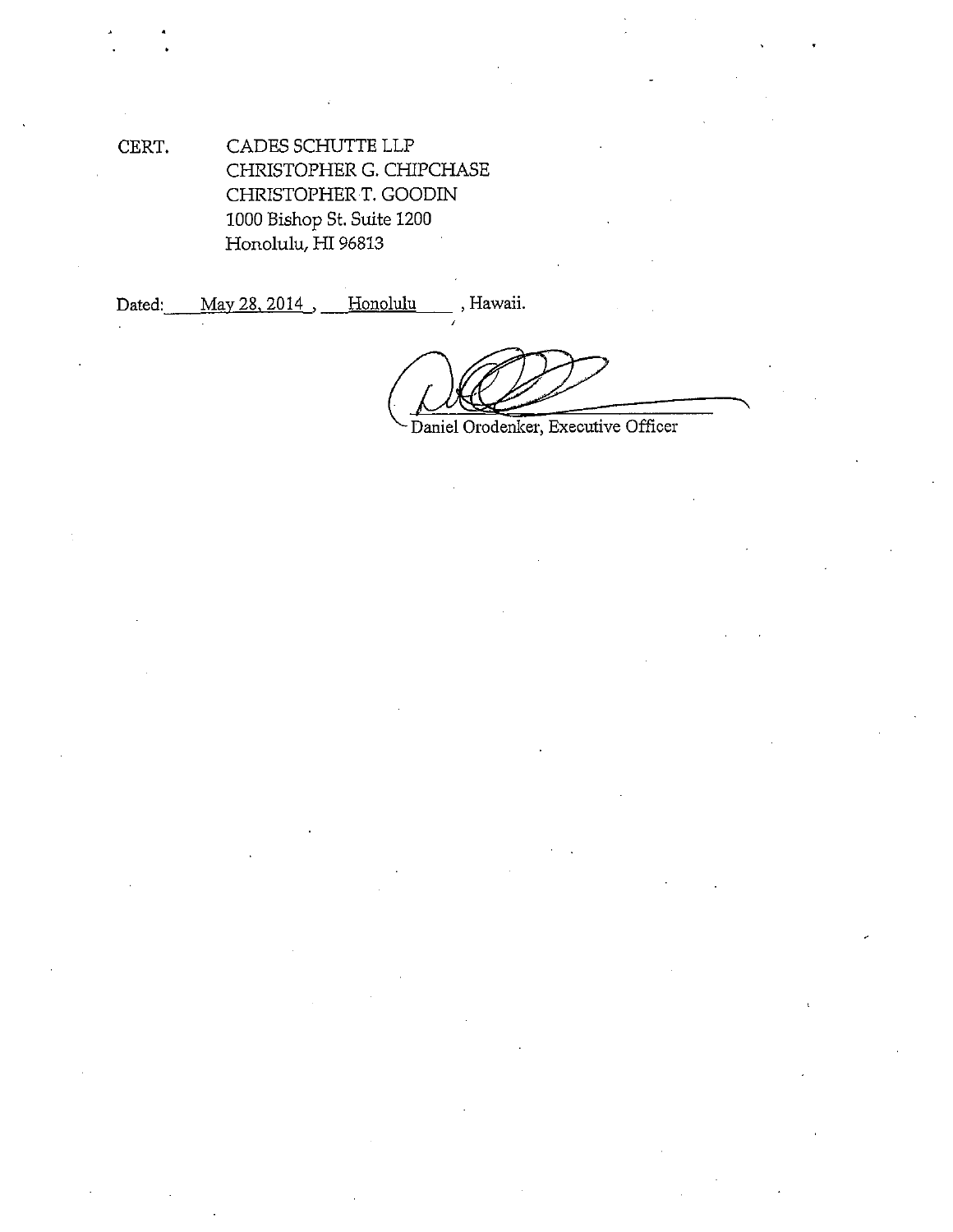### OF THE STATE OF HAWAII

In the Matter of the Application of DOCKET NO. SP09-403

**Director** 

425 Queen Street

Honolulu, Hawaii 96813

# DEPARTMENT OF ENVIRONMENTAL CERTIFICATE OF SERVICE SERVICES, CITY AND COUNTY OF HONOLULU

For A New Special Use Permit To Supersede Existing Special Use Permit To Allow A 92.5-Acre Expansion And Time Extension For Waimanalo Gulch Sanitary Landfill, Waimanalo Gulch, O'ahu, Hawai'i, Tax Map Key: 9-2-03: 72 and 73

### CERTIFICATE OF SERVICE

#### I hereby certify that <sup>a</sup> copy of the MOTION TO TERMINATE ORDER

#### REGARDING WRITTEN STATUS REPORTS ON PROCEEDINGS OF THE

#### PLANNING COMMISSION RELATING TO COUNTY SPECIAL USE PERMIT FILE

#### NO. 2008/SUP-2 was duly served by either hand-delivery or U. S. Mail, postage prepaid, by

certified mail, return receipt requested, to the following on the date below, addressed as follows:

# DELIVERY MAIL Mary Alice Evans X Office of Planning 235 South Beretania Street, 6th Floor Honolulu, Hawaii 96813 Brian Yee, Esq. X Deputy Attorney General Department of the Attorney General Hale Auhau, Third Floor